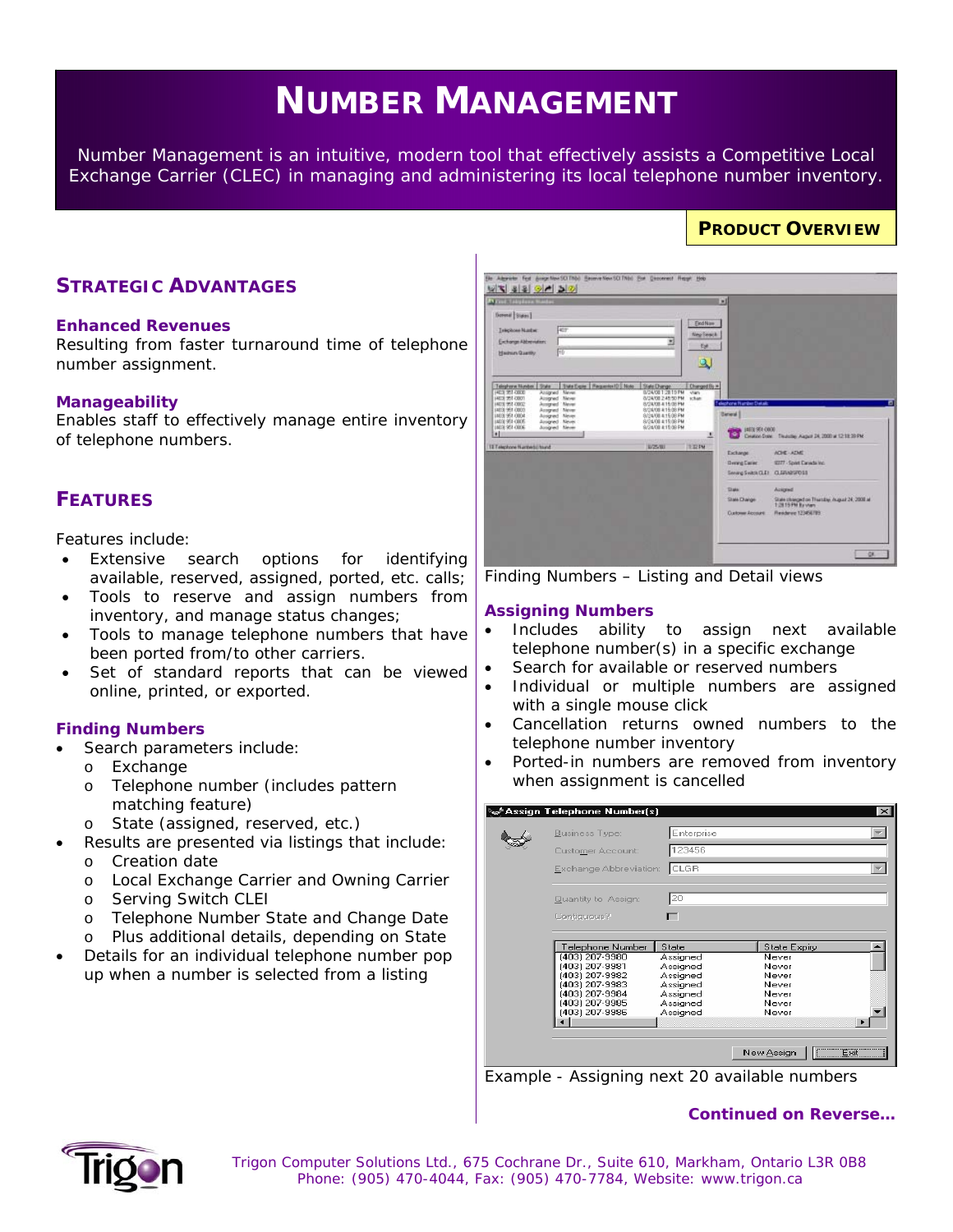# *Service Availability is a web-enabled tool that identifies the specific Digital Subscriber Line (DSL)*  **NUMBER MANAGEMENT**

∣⊗

**PRODUCT OVERVIEW** *(CONTINUED)*

#### **Reserving Numbers**

- Includes ability to reserve next available telephone number(s) in a specific exchange
- Search for available or aging numbers
- Individual or multiple numbers are reserved with a single mouse click
- Cancellation returns reserved numbers to the telephone number inventory
- Ported-in numbers are removed from inventory when reservation is cancelled
- Reservations can only be cancelled for the same customer name or the same requestor ID



*Example – Reserving 5 numbers for 30 days*

## **Disconnecting**

- Disconnect telephone number(s) in a specific exchange for a specific customer
- Extend reference of call period for telephone number(s)

#### **Number Porting**

- Record ported-in telephone number(s) from another LEC
- Return ported-out telephone number(s) back to inventory

| <b>Business Type:</b>            | Enterprise           |                          |
|----------------------------------|----------------------|--------------------------|
| Customer Account:                | 810011               |                          |
| Port-In from Carrier:            | Telus                |                          |
| Exchange Abbreviation:           | CLGR                 |                          |
| Wire Center CLLI Code:           | CLGRAB10H00          |                          |
| Switch CLEI Code:                | CLGRABSPDS0          |                          |
| Telephone Number                 | State                | LBN                      |
| (403) 777-3611<br>(403) 777-3622 | Assigned<br>Assigned | 4039900020<br>4039900020 |
|                                  |                      |                          |
|                                  |                      |                          |



#### **Administration**

- Maintain application tables
- o Common Restrictions
	- o Exchanges
	- o Local Exchange Carriers
	- o Local Switches
- o Wire Centers
- o Switch Wire Centers
- Add NPA/NXXs

**Restrict Telephone Nu** 

- Restrict Telephone Numbers
- Override features

| Restriction Reason:                                                                                                                            | For testing purposes.                                                                                   |                                                                                    |
|------------------------------------------------------------------------------------------------------------------------------------------------|---------------------------------------------------------------------------------------------------------|------------------------------------------------------------------------------------|
| Telephone Number<br>(403) 210-0000<br>(403) 210-0001<br>(403) 210-0002<br>(403) 210-0003<br>(403) 210-0004<br>(403) 210-0005<br>(403) 210-0006 | State<br>Restricted<br>Restricted<br>Restricted<br>Restricted<br>Restricted<br>Restricted<br>Restricted | <b>State Expiry</b><br>Never<br>Never<br>Never<br>Never<br>Never<br>Never<br>Never |
|                                                                                                                                                | New Restrict                                                                                            | Exit –                                                                             |

*Example - Restricting telephone numbers* 

*Continued on Next…* 



 *Trigon Computer Solutions Ltd., 675 Cochrane Dr., Suite 610, Markham, Ontario L3R 0B8 Phone: (905) 470-4044, Fax: (905) 470-7784, Website: www.trigon.ca*